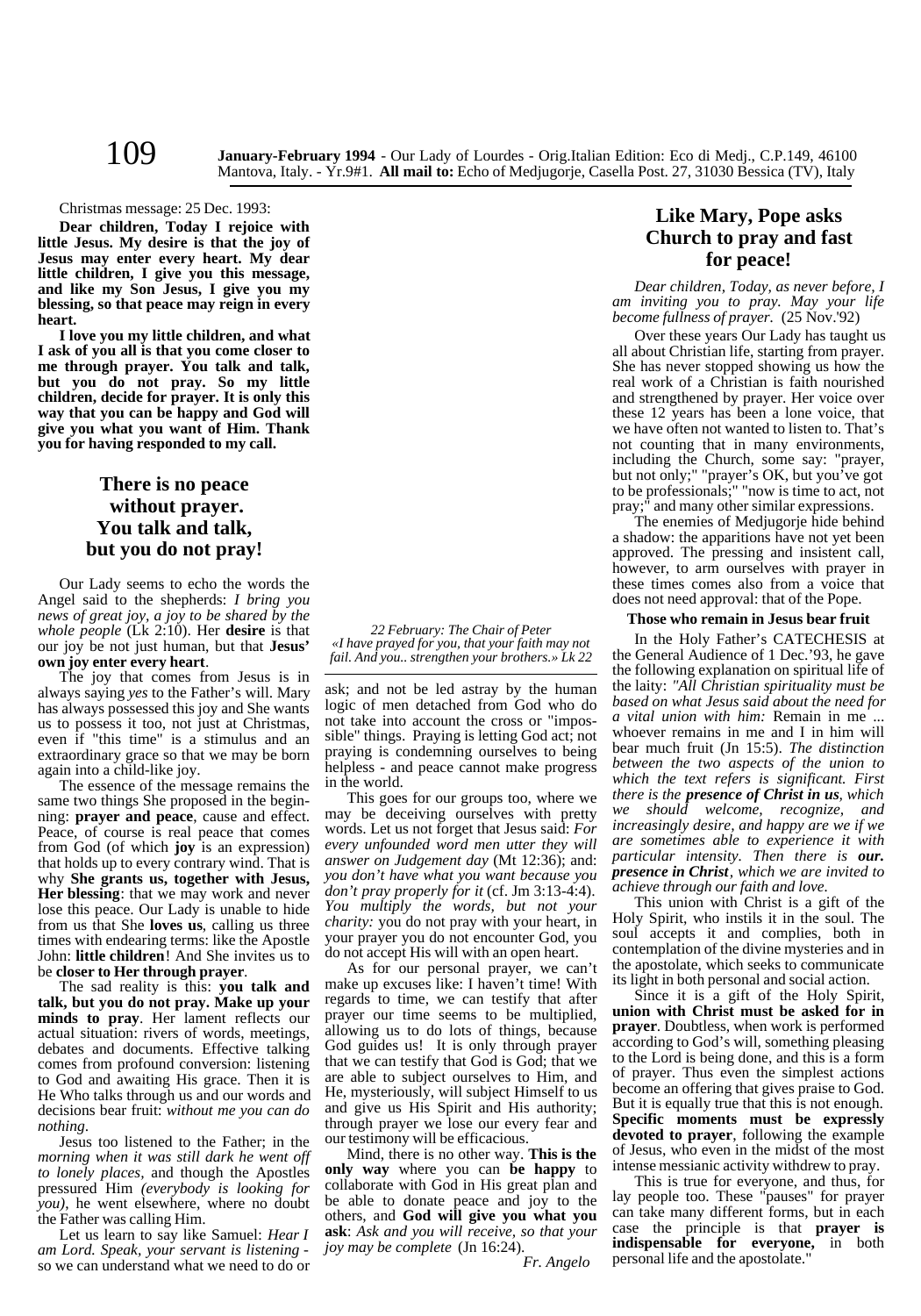**Satan is strong and awaits each one of you to try you. Pray, so he cannot harm you!** (25 Sept. 1987)

The more we observe the Pope the more we see the intimacy that exists between Mary and Her consecrated son. He is a model for us all. In Medj. we learnt that we have to **defend ourselves from Satan and protect the spiritual gifts** with spiritual weapons. The Pope too tells us this.

In his famous HOMILY on 31 Dec. '93, John Paul II commented on this battle with<br>the words of St John: "Now many the words of St John: *antichrists have appeared. Thus we know this is the last hour." The Apostle recalls that the world "is under the power of the evil one" (1 Jn). It is good for this evil one present in the world to be called by name.*

*Christ, who allowed himself to be tempted by the spirit of darkness, taught us to say: "deliver us from evil." We cannot close our eyes to what is about us. We cannot fail to see that Christ and his Gospel are and remain a "sign of contradiction." We cannot fail to notice that, together with the civilization of love, of truth and life, another civilization is spreading: this is precisely what St John is speaking of in the context of the "last hour." writes: "Many antichrists have appeared." And he adds: "They went out from us, but they were not really of our number." (1 Jn2)*

The Pope points out that this civilization of the antichrist can be opposed with the *inner power donated to us by Christ* in the frequent use of the Sacraments and prayer.

### **Prayer joined to sacrifice constitutes the most powerful force in human history**

We cannot forget that besides these enlightened appeals by the Pope, there are also his continuous **interventions to awaken Christians** so they may collaborate with the restoration of peace in the Balkans, particularly by prayer. For this specific purpose he dedicated the **23rd January '94 to a day of prayer**, preceded by a **day of fast on Friday 21st**, adding that these are the only means that can obtain a solution to all conflicts. Where else is it that we hear that only prayer and fasts can stop wars (25 April 1992) if not in Medjugorje?

He couldn't have been clearer in his speech during the GENERAL AUDIENCE (12 Jan.'94). John Paul II surprised all for the subject and the gravity of his voice. With regards to the real possibility of stopping the war he said:*"The most powerful humanitarian intervention is always prayer. Prayer represents an enormous spiritual power, especially when accompanied by sacrifice and suffering.*

*Even if it is not apparent to a superficial glance, and many people do not acknowledge it, prayer joined to sacrifice constitutes the most powerful force in human history. As St Paul says, it is like "heaping burning coals on the head" of those who commit crimes and injustices; it is like the "two-edged sword, piercing to the division of soul and spirit... and discerning the thoughts and intentions of the heart" (Heb 4:12). Prayer is also a weapon for the powerless and for those experiencing injustice. It is the weapon of that spiritual battle which the Church fights in the world: she has no others at her disposal. Prayer must really unite us all* before God, the just and merciful Father.

### **Peace is possible because nothing is impossible to God**

The Pope's teachings of late have been concentrated on the message regarding the Lord's mercy. The absolute necessity for every man to re-encounter the love of the Father was already stressed by John Paul II in his encyclical: *Dives in Misericordia*. Over these last years, this appeal for man to trust in His mercy has become more urgent, and culminated in the beatification of Sr. Faustina Kowalska, who was called by Christ to a vast apostolate of mercy.

 *"Sr.Faustina was aware of the importance of the message entrusted to her by Christ, but she could not have known how rapidly it would have spread throughout the world. All mankind needs this message of God's mercy. Today's world needs it, especially the war-torn lands of the Balkans. The message of God's mercy is a forceful call to a more lively trust: "Jesus, I trust you!"*

*It is difficult to find more eloquent words than those left to us by Sr. Faustina. Jesus, I trust you! This is the hope which has guided us over the past days, confirming our awareness that peace in the Balkans is possible. With God nothing is impossible! Conversion is possible, and it can turn hate into love and war into peace. So our prayer becomes all the more insistent and trusting: Jesus, I trust you!"*

Editorial Staff

Quite a few of you wrote to suggest various initiatives for prayer and fasts. We offer them to the Father who sees in the secret of your hearts and will give you your just reward.

# **Italy: Pope makes appeal for great prayer to defeat spirit of division**

In a special letter to the Italian bishops the Pope spoke out about the responsibility of Catholics in our society. He stressed how the duty of the Italian people is to conserve their **precious heritage**: the legacy of human and Christian values - i.e **faith, culture and unity**.

The presence of Christians in society is necessary for a profound social and political renewal ... "The Italian society has to be profoundly renewed, purifying itself of corporatist tendencies, separatist threats and mutual suspicion, and look with confidence to its future; for this it is necessary that all believers be **mobilized through common prayer** ... As we approach the year 2000, the whole Church needs great prayer." Let us ask for this grace from the Holy Spirit, Who alone can create this communion among men.

These indications given by the Vicar of Christ to the Italian people **strike out at that spirit of division and disgregation which is so dominating in our country at the moment**. It is **scandalous** to think that Catholics divide themselves into "bands," and that the more intellectual of them formulate theories of unity and communion *not being necessary,* or having been *surpassed.* The Catholic conception says that political and social activities cannot be separated from our Christian faith; but are rather a consequence of it. **Satanic spirit is one of division.**

We are forgetting, and it took the Pope **»**

## *Merciful Jesus The dead come back to life these days too!*

Easter Monday - After lunch my husband René complained of a sudden stomachache. He lay down for a while but the pains got worse: his chest hurt, his arms became stiff and he began retching. I called the doctor who was quick at diagnosing angina pectoris.

He was admitted to intensive care in a deep coma and they connected him up to machines. That night all the diagrams on the machines were flat. The next morning I asked the head physician if there were any changes. He said none, that they would keep him connected a while longer, then disconnect everything, for there was nothing else they could do. My son Marcel and one of René's brothers wished to see him for the last time.

As far as me, I remained alone in a small room and with all my heart I cried out for help: "Sr. Faustina, intercede! Sr. Faustina, intercede before Merciful Jesus for René!" Suddenly, I felt a light breeze around me. Was it a sign? Could God have listened to me? Marcel and my brother-in-law came back and said: "René is dead, he's all puffed up, and purple, and cold." René had gone, just the machines were keeping him artificially alive.

On the way home we cried. My daughter Marylise didn't want to accept the truth. Her father couldn't have left her like that, she thought, and she prayed and dared to hope still.

At 4 p.m. that Tuesday (13 April 1993), I called the hospital again. The person on the other end recognized me. Her voice was wavering: "We've just disconnected all the machines. Your husband has just finished responding positively to the three infallible tests: if you can hear me, bat your eyelids; and he did. If you can hear me, stick your tongue out; and he did. If you can hear me, close your fist; and he did. Your husband is alive and you can come and see him...

Surprised and happy we cried out with joy: A miracle! ... Merciful Jesus heard our prayer and He gave us this great gift in the week dedicated to His Divine Mercy. René

was born again.<br>There were no neurological consequences, no paralyses, everything functioned perfectly. *A new heart,* the doctor later said. I bless the Lord every day for this immense grace that He granted us through the intercession of Sr. Faustina.

I hope with all my heart that this will help with the cause for her canonization."

Mme A. Menjoz (from *Stella Maris)*

 *Cecilj* from New Delhi rejoices for her nephew who awoke from a coma after 2 months. Cecilj's prayer group had been fervently reciting the chaplet of the Divine Mercy for him and after some days he came out of the coma. They too give thanks to Sr. Faustina for her intercession.

*«First of all, we need silence. Fruit of silence is prayer. Fruit of prayer is faith. Fruit of faith is love. Fruit of love is service and fruit of service is peace.»*

Mother Teresa of Calcutta

and Our Lady to remind us, that there is only one solution to our problems: *If God is with you, you have everything* .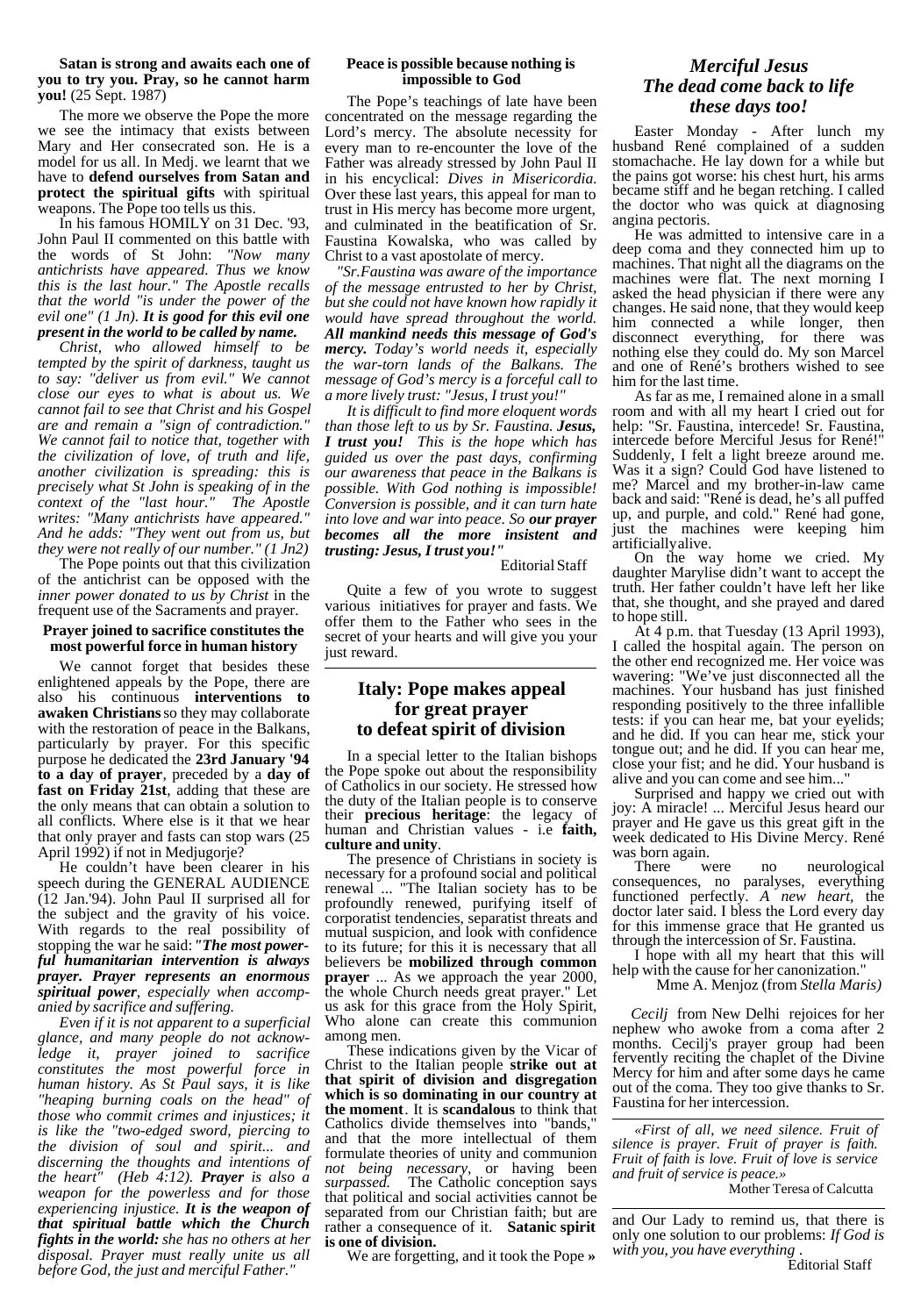## **THE FALL**

## **of false gods that enslave us** So we may return to the true God

Examine your consciences: did you come here to ask or give something to the Lord - to be healed, consoled, to receive light, or to offer Him your problems?

*This is what* **Fr. Tomislav** *asked the many people gathered in a small country church last November. They came, not for theories or vague solutions, but to hear the fruit of live experience with God which touches people's hearts, and allows them to discover what is needed to find peace.*

«What is dominant in your hearts at the moment? During my travels over these last days I came across many worried, tense and unsatisfied people. Some spoke to me about their problems (family or sickness) - I could sense their uneasiness. In the papers we read of fear and uncertainty regarding the future of the country. It comes down to this: in people's hearts, which mirror what is happening in society, the Church and the world, I saw much worry. Let us consider what is happening and which is the road that will lead us to a beautiful, light future.

In today's world, people are very unsatisfied and confused - unable to live with others. We have separation in the families, divergence in political parties, division even in the Church, prayer groups, in congregations and among the consecrated, and aggression and hate in the world.

What does Our Lady say about this? For some time She has been announcing that these times are the times of God and of Satan, times in which the action of grace is evident, but just as clear is the action of the devil. All this must happen, though, so that what is false can fall. In fact, a new world cannot be born, the Church cannot be renewed, unless the false and corrupt values first fall.

If we want to follow Our Lady we need to see clearly what is happening and walk along the road that leads to Jesus with joy and exultation. Why is there so much confusion and dissatisfaction? There is only one answer: the spirit of man has become detached from the Spirit of God. Man thinks he can live alone, but he is unsatisfied because he is without his fount of happiness. Dissatisfaction leads to confusion, because people don't know how to find happiness. Confusion leads to finding fault in the others, and this leads to aggression, hate. division. Why division? Because hate, division. Why division? men's spirits, detached from the Spirit of God, gather in groups, in parties, in closed circles, that are disconnected on a human level, with no way out. This is not the Church that was united under God's Spirit.

All the problems you see within and around yourselves have their roots in this detachment from God and in the attachment to false gods (wealth, power, beauty) that encourage [the growth of] one's ego.

Why are the men of today unhappy? A man with 4 houses is unhappy because he can't afford another one. Another is unhappy because he earns \$10 less than his neighbour.... People are unhappy because they adore material things and look for material things in other people (who can offer me more?). And he thinks he can find his salvation in this.

Everything that does not lean on God, the only true God, must fall; even the fall of authority had to come; and a total fall will come, because it doesn't lean on God. the reason for this crisis. And after all this we go back to adoring other gods!

In this society people always look out for someone to blame, but that doesn't build our future. Even in situations of frustration, Satan drives you to blaming yourselves, your wives/husbands, your children, to punishing yourselves and others. This is adoring a god in us that can't do anything, that can't resolve problems, so that as we fix on a black point within us, with no hope, only feelings of bitterness and desperation grow. And this is Satan's spirit, for Jesus always saves and justifies.

I would like for each one of us to eliminate this false god, for it is here that we find that concentration of negative tension, so contrary to the Gospel, that destroys us. Let us heed Our Lady's voice: **surrender ourselves totally to our Saviour and be truly free!** Let us start adoring the true God when trouble arises, be truly surrendered to Him in difficult situations.

There are crises because there's got to be; so the true values in the Church and the world can be rediscovered and experienced. Adoring God during times of trial makes us able to wait with hearts full of hope, certain of God's intervention. Our politicians can't save us. God saves .. be sure of that! God saves the whole world! He saves you even when you're not aware of it. God saves from within, but we must send away all those false idols we have constructed. That is what Our Lady wants when She invites us to convert, urging us to offer sacrifices: which teach us to hope.

Now is the time when we need to adore God from deep within ourselves, because beyond all the troubles, difficulties and confusion, God is the one who holds together the strings of our life. That is why it is so important we accept the poverty of every day: lack of success, troubles and trials. In these times those who do not accept it become aggressive towards others and themselves and begin hating. So accept every type of poverty, and look for God in it. This is the road to purification.

To the members of my community who undergo hard trials, I often say: you could go walking around the streets with a walkman like the others and not suffer these trials. It's only when you're face to face with God or when you're forced to reflect, that the negative things surface; and they have to surface for you to be purified. Society too, and the Church, must experience these trials to be transformed.

For you, though, who listen to the Blessed Virgin and accept Her invitation to conversion, you have to understand! Be poor, accept poverty willingly, and you'll be happy! Neither wealth nor poverty are important; what is important is to have God. With Him you find happiness and satisfaction, even if you're broke. You will be united to God's Spirit; He will give you neither wealth nor power, but He will give you true life. And there's no man on earth that can give you this! This has always been Our Lady's invitation: **come close to God, put God first** ...

We cannot, though, have this grace without poverty. Which poverty do we mean? Well, your daughter is ill and you are worried. Surrender your worry to God and tell Him: "Lord, I am poor. I did not have her, but You gave her to me. She is Yours. I entrust her to You," or "Lord, I have a house, and money ... but if You see that for my salvation it's better to be without, then

Authority detached from God falls. That's take them!" This is the way that will open your heart to God and to His grace.

Discover wealth in your everyday situation - when you lack something, when you can't see how to resolve a problem discover the wealth of God, search for it! I don't say to you: start walking barefoot, but I do tell you: start walking with God. I don't say: don't worry about your health, but do look for God in your illness, and remove from your life those things that divide you from Him. This way you will be truly happy!

Our present times tell us about "future times" that will be bad and good: bad for those who walk detached from God's Spirit, good for those who walk united to God's Spirit. Men can be united to one another, but without God they cannot support one another. Like devils who live united under a head who uses force: they hate one another. Men can be united in groups even without God, but these will fall. You, though, must be united to one another in God, without interests. Be like Jesus: it is when you lose everything that you are united to the Father.

I shall conclude now with the reply to my initial question. We are not used to going to Church to encounter Jesus and give ourselves to Him, and this is tragic. Only through giving yourselves totally to Jesus can you find fulfilment and satisfaction. The amount you give yourself to Jesus determines how united to Him you can be. Start from the little negative things: Jesus is looking for you and wants your sins, your worries, your crosses ... he wants everything! He is asking for your real love.

Start giving everything to the Lord and you will be changed. Like Jesus gave Himself to the Father, so each of us should give ourselves to God. Truly, what we receive from a person depends on how much we give ourselves to that person, because love by nature is communicating. I beseech you! From now on go to Jesus and give Him all, and He will give you all that you need. Give without asking, for you cannot receive without first having given all.

What do we celebrate at Holy Mass? Jesus Who gives Himself to us and we who give ourselves totally to Him. This donation of love makes perfect union; then bitterness and hate will no longer grow in you, but only light, serenity and satisfaction.

This is what I wanted to give you; but you can experience it only if you seriously decide to put it into practice. I tell you this because I meet many people who pray, many of whom are consecrated, yet they are unhappy and irritable. Decide to live united to the Spirit of God and donate it to the whole country!

Donate God's Spirit to this society. All your country needs is the Spirit of God.»

## **«Lord, make me an instrument of Thy peace!»**

This was the theme of a meeting guided by **Fr. Tomislav** in Jan. '94. There were more than 1,000 people, and despite the numbers and the presence of children, all went smoothly. Only Our Lady could get to the hearts of each person in such a large crowd.

Fr. Tomislav spoke of the necessity of an UNCONDITIONAL aperture of heart to the love of the Father. The Father wants us - refugees on the earth - to be His children. He wants us to let Him love us and fill our souls with His caresses.  $\rightarrow$  page 8 souls with His caresses.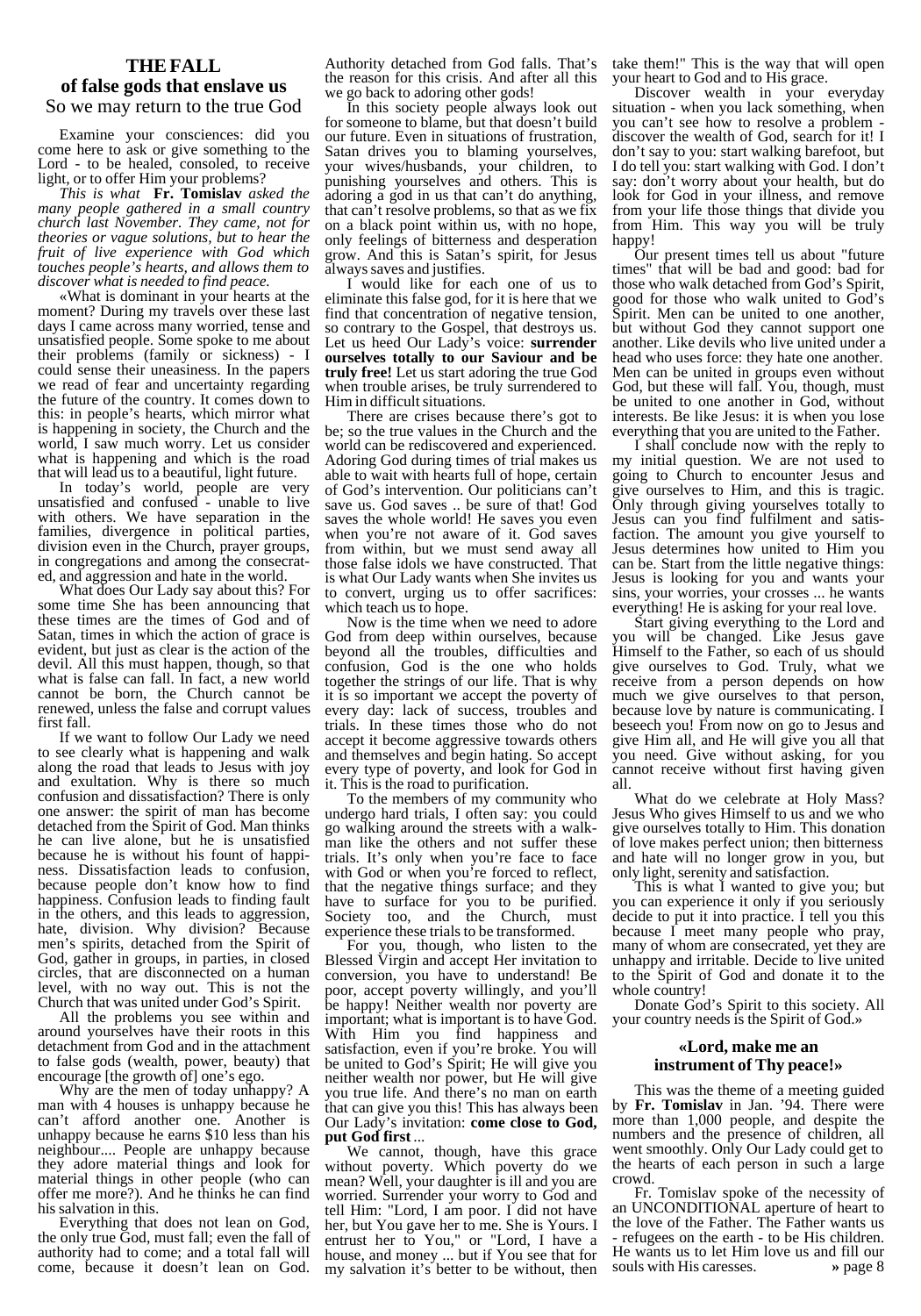## **Franic: NEW EVANGELIZATION**

## conforming to the spirit of the messages of Medjugorje

### **Recognizing what is positive in other faiths. Consideration of other cultures to evangelize them in reciprocal love**

*Q. The messages of Medj. are deeply religious. They conform to the Gospel: speaking of conversion, penance, prayer and invite to peace. What do you think?*

A. The messages, valid for the whole world, are an outline for the new evangelization of Europe and the world. In particular, they speak of reciprocal respect and love among peoples, religions, cultures<br>and political systems, in reciprocal political systems, in reciprocal collaboration between faiths and peoples.

*Q. Would you like to say something more about the spirituality of Medjugorje from this point of view?*

A. In the past, evangelization was mostly an argument against the errors of the faith and adversary cultures. The differences were used to beat the others with more ease. Now, quite the opposite is the new evangelization which looks for the positive values of each faith and culture, even in the polytheistic religions with all their myths, and in modern atheism. This new evangelization, however, could be risky for our faithful if they are not sufficiently instructed in their own faith.

That is why some opposed Vatican Council II which was the first to impose this new type of evangelization, and harshly condemned those who put it into practice by showing love towards peoples from different faiths and towards atheists. The love they were showing was the one that asks us to love others as we do ourselves, but without identifying with the others in their faith and ideologies.

Even John Paul II received criticism for the fast and pilgrimage he did in Assisi with the Orthodox, Protestants, Buddhists, Shintoists... But it means learning about other faiths and cultures to be able to show the Gospel of Jesus Christ in a more friendly manner, allowing God to do the rest.

**Penetrating the culture and faith of other peoples, however, demands better religious instruction and greater personal holiness**. This is the way the new evangelization is moving, and this is also the message of Medj: reconciliation, forgiveness and love for all, so that every religion and every culture may be evangelized more efficiently.

*Q. Who should carry out this evangelization?*

A. Not just the clergy, like in the past, but all those who have been baptized are called by God to help. The work of the laity can no longer be defined as a participation in the hierarchic aposto-late, but rather, a co-operation in the Christian redemption of the world; because through our baptism we all received from Christ the right and duty to participate in His redemptive work. That is what the Council teaches us; and this demands obedience to the Pope, the bishops and priests, who in turn cannot deny the laity the right to take part in the triple power: prophetic, priestly and regal power.

The Medj. messages promote the

modern apostolate of the laity, for we must keep in mind that they are spread through the laity, and that Our Lady gives them for all men, not just for the religious. (...)

#### **The Bishops, not their experts or theologians, are responsible for discernment concerning the faith**

*Q. We have a great number of eminent philosophers, theologians and doctors who have expressed positive thoughts on the phenomena of Medj...*

A. Yes, the latest declaration by our bishops in Zara (10 April '91) is very grave if it explicitly rejects the supernatural character of the apparitions. Our bishops are the ones who are responsible for this declaration, not their theologians. Nonetheless, it can be seen from their declaration that the last word has not yet been said about Medj.

*Q. Have these attitudes discouraged people in any way from going to Medj.?*

A. I am convinced that if our bishops had supported Medj. great crowds of people would have gone and been converted. And to conversion Our Lady associated peace... I think our bishops have depended too much on our professors of theology from the various schools and on the commissions, which for the most part were made up of these professors. **Theology must be rational, but not exclusively so.**

Private revelations and mystics have always been present in the Church and always will be, as a second vital element next to rational theology. **But it's as if the Holy Spirit has not yet entered our pastoral programmes.** This is a reason for which our bishops have not publicly confirmed or recommended the present-day movements for a renewal in the Church, so most of the parish priests do not have the courage to introduce these into their pastoral plans; let alone promote pilgrimages to Medi!

Everyone knows that I do not think the same way as the Bishopric of Mostar. I have been and I remain contrary. (...)

(Taken from *Glas Mira*, Dec. '93)

### **Queen of Peace donates radio of truth to American Church**

In a meeting organized last Autumn by a Medj. prayer group (with pilgrims, faithful and representatives of the Church of Chicago), the Auxiliary Bishop of the city of Jaworski threw light on how grave this historic moment is for the Church in the USA.

There were 5,000 people praying together, but there were no film crews or journalists as these were more interested in the incriminations made against priests or with the war in Somalia or Bosnia.

Those present showed profound concern for the injustices and the lack of objectivity in news transmissions, so they favourably accepted the Medj. Association's proposal to buy a powerful radio station for the Archdiocese so that the Word of God could reach and heal the many wounds caused by so much scandal.

**Medjugorje Vocations** - During that same meeting a young nun spoke about her experience with Medj. and her subsequent decision to become a nun. *Medj. vocations* are frequent in groups in the US.

## **Only Mary is left in Medjugorje**

Going to Medj. on pilgrimage during the Christmas period (1-4Jan.)and finding very little but UN military vehicles, small trucks belonging to EEC observers and Caritas vans is disconcerting. Medj. shows signs of the war too. To say all is tranquil like in the beginning is not true There may not be any danger; and the road from Split is safe, but one can't forget that a civil war is going on in that country, where friends of yesterday are now killing one another.

You can't say it's like before. The bungalow village has become the barracks for the UN contingent. It's surrounded by barbed wire and has control towers fitted out with machine guns on each side. More than half the shops and restaurants have closed down. In the evening you can't go out because of the curfew, which means being able to climb Krizevac and Podbrdo only during the day.

You don't see many people around. The grounds outside the church, once the meeting place for pilgrims, are deserted for a good part of the day.

People have started returning, but it can't be compared to the crowds of 3 or 4 years ago. Every now and again a distant thud can be heard in the direction of Mostar. You can't pretend and think that Medj. is back to normal.

Then again, all this does not change the fact that Medj. is the only place in the world where Our Lady lived for 12 years and continues to do so, even corporally. This is the essence of Medjugorje We've said it many times, but now it has become more evident, as the works of men, here in Medjugorje, have all fallen.

There is just nothing to do or see in Medj., except "meet" Our Lady. The parish of course tries to organize things for the pilgrims, but the value of Medj. is something else; it comes from the Spirit which Mary obtains because of Her presence there. Its true value is in the messages. If it has been saved from destruction it's only because Mary, in Her mysterious goodness, wanted to save that village.

Everything depends on Our Lady and how we listen to Her. The greatest disaster for us would be to put Mary on the same plane as things or people.

Medj. is and remains a unique place in the world. It is the heart of our spiritual renewal, of the renewal of the Church and of humanity. We have done nothing to deserve this, the greatest gift the Church has ever received: 12 years of daily apparitions by the Virgin Mary. We could, though, go down in history as the generation of the great refusal, of those who opposed Our Lady. This is our responsibility!  *Edit. Staff*

## From the message of 28 Jan. 1987:

*In whichever place I go, and my Son is with me, Satan also reaches me. Without realizing it, you have permitted him to get the better of you, to dominate you. At times you understand that some of your gestures are not permitted by God, but you quickly suffocate these feelings. Do not give in, my children! Wipe away the tears that I shed as I watch you.*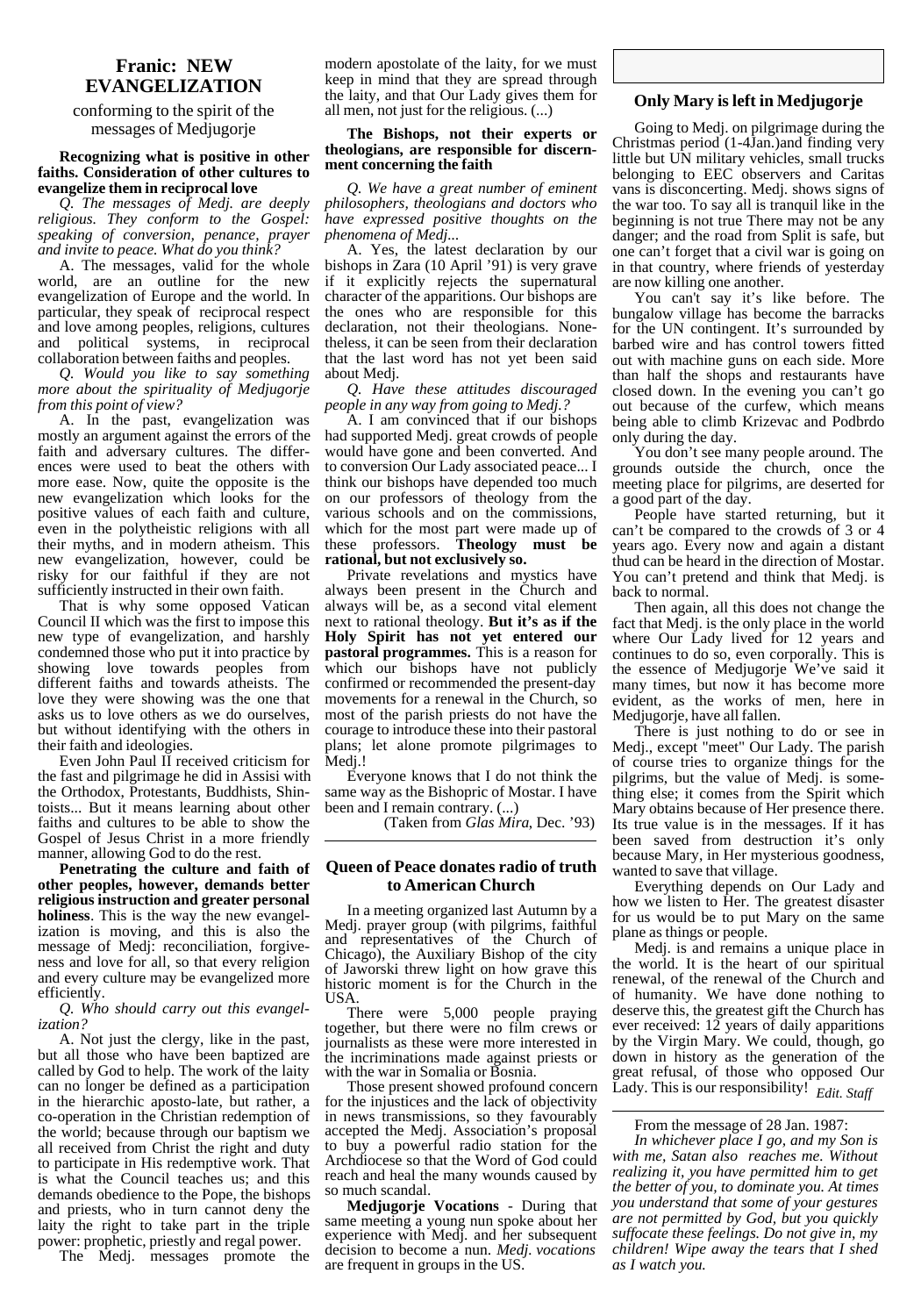# **Satan's triple assault DON'T KILL THE LIFE born again in Medjugorje**

What is Medjugorje? It is the irruption of heaven into the world, through the presence of the Mother of God on a mountain. Mary comes because men don't know how to meet Christ anymore. That is why Medj. has become such a bright light, for it is the power of the Spirit Who is breaking up all the negativity on the earth, the way He unhinged the rusty gates of our hearts. We have also had the grace to see signs, for our faith to be confirmed.

From that moment our lives started anew, we began breathing, our hearts opened to the sound of this announcement, and in turn they became little Medjugorjes. Our Lady's every word is echoed in your hearts because it is tuned in with the new person in you and with the life of the Spirit you received in your baptism.

This life was buried in us, but here in Medj. we received the grace of conversion. We, who were full of the *life of the flesh,* rediscovered our *life in the Spirit.* That life of the flesh was thrown over, and we work at keeping our spiritual life above the rest; because this is true life, that not even death can destroy. In fact, it is death that brings our spiritual life to fulfilment in the presence of God in eternal life.

This rebirth does not suffice on its own, however. Now that you are committed to total dedication of this Mystery, you must nourish your spiritual life! Now beware, for **Satan** is ready to grab onto your new life through spiritual illnesses. One of these is the **temptation to become masters of your spiritual life**. The gift you received is thus blocked.

Many are those reborn into life who have not respected the rhythms of this life, for it **requires silence, prayer and detachment from the world**. It is not possible to correct one's failings without the power of the Holy Spirit. To receive this power one must dedicate time to God.

Satan also attacks us with the **temptation of arrogance**. For instance: Our Lady has revealed Herself to you, so you start judging because you think you're better than others. A gift is worth nothing unless there is a spiritual battle every day. Without serious commitment to remove from your heart what is unpleasing to God, everything is blocked. More again, you end up being cause for scandal!

More than anything, though, **Satan attacks communion**; and he has done this here in Medj. We perceive that this is a place of grace, but we live in a time which necessitates much vigilance on our part of Our Lady's messages. Her corporal presence in the world continues to generate the spirit of communion. Satan, though, wants to work against this communion, particularly here at its fount.

Here, in some environments of Medj., Satan has attacked and destroyed the visible signs of communion. He attacked the heart of the Mystery which the Spirit of communion had generated. The devil always rejoices at division. He knows that *a house divided against itself cannot stand* (Mk 3). This work of division has marked all the signs of communion: among parishioners, the fathers, the visionaries, the group of young people and the various prayer groups; wherever Satan provokes

suspicion and incomprehension.

In spite of this, Mary continues to carry forth the spirit of communion; but She is met with resistance. There is no longer a school of communion in Medj. with visible signs for us to follow.

We have received great gifts over these years. There is a task that Our Lady wants to entrust to you; do not fear, for there is no other Mother as attentive and loving as Her, because She is the Immaculate Mother.

These times need these new people, who in the darkest moments are testimonies who bring light, who humbly accept and transmit God's light, because they humbly place themselves at Mary's disposition to learn<br>from Her. [Medjugorje, 2 Jan. 1994] [Medjugorje, 2 Jan. 1994]

 *(from a meditation by Fr. Giacomo)*

### *News from the Blessed Land* (from Sr. Emmanuel's diary)

**\* Signs from heaven** still present in Medj. I've noticed that the Virgin often chooses unbelievers and children for the signs. Nonetheless, it was an Irish priest last November who received a special sign.

He decided to make the Stations of the Cross. He was alone. At the 12th station he prayed before the Crucified Christ, and all of a sudden Jesus came to life. His face was swollen by the blows and He was bleeding. Jesus' head swayed like a person in pain. His eyes, full of love and unfathomable sadness, met those of the priest.

The priest was shocked, thinking for a moment that he was going mad, but he looked again and met Jesus' eyes...

Trembling with all his being, he descended the mountain and joined his friends. They no longer recognized their priest, so great was the sweetness in his eyes. They prayed together and he blessed them. "Jesus' wounds are intolerable," he told them as he shared his extraordinary experience. "The look on Jesus' face is implanted in my heart, like a seal in wax.

**\* 1994 - third year of war**. Many pilgrims had the chance to visit refugee camps during the Christmas season. They received much from witnessing the nobility and humility of the refugees in such dramatic situations.

700 refugees from Vares, for instance, told of how they escaped and then were held up in lorries for a month because the Muslims would not let them pass. In the cold, with hardly anything but water, many didn't make it.

It was with them that the pilgrims learned how to pray for peace and how to cry like Mary for the reconciliation of Her children.

**\* "In Mostar**," one man told me, "you can hear the cries of men being tortured on the other side of the Neretva."

Refugees now comprise half the village which is overflowing with children - the Medj. of tomorrow. Another young Medj. man has died: Mario Bulic; while Jozo Zovko was badly wounded in the legs.

**\* Family news**: This January Fr. Slavko left for Hong Kong, Taiwan, Macao and communist China. Ivan will meet him in the Philippines, after a series of meetings in Germany and the USA.

Vicka was recently in Belgium. Ivanka and Mirjana are both expecting and should give birth early this year. Marija is also expecting. Marijana Vasilj, who receives inner locutions, married Mario Juricic. **»**

*"Model of true communion"*

## **Protect God's gifts**

\* Well-known theologian, **Von Balthasar**, who has never had doubts about the authenticity of Medj., said in an interview in 1983: «(...) I have only one thing to say: you need to be careful [to see] what really comes from God and what comes from men. What is happening in Medj. is from God. The children are reliable, but I repeat that it's **dangerous to hound** them with interviews **questions** (without realizing it we have put them on pedestals, ed. note)... You [of Echo] wrote that faith is more important than a vision. The children need a lot of support. If they can understand that faith is greater than a vision, they will be saved.»

Through our little instrument we have always tried to help the visionaries protect the great gift that they have received. We can't deny that they are often used to ensure success. We have always maintained that silence and spiritual guidance is what best protects these gifts, permitting visionaries to meditate and grow in holiness and thus be true testimonies of the words they pronounce. Others have no right to use them for themselves.

Pilgrims too must learn to turn to God and His Word which we find in the church if they want to grow spiritually. It's false to think that out-of-the-ordinary experiences, or listening to or knowing *special* people can help you grow.

*It's pleasing to hear that Marija Pavlovic says the same things. A. Bonifacio sent us a report of her participation in a meeting for Italians on 1 Jan.'94. She spoke about:* prayer groups at risk when they chase after sensational events; going from one extraordinary manifestation to another and not nourishing a true and unitary spirituality; fanaticism by Medj. followers causing rejection of Medj. by many priests; the risk of becoming attached to people (monks/visionaries) which stops us from seeing that God is and must be central, and that the normal way He chose for us is the Church, the Sacraments and the Pope. \* \*

**\* Fra Stanko Vasilj** recently passed away. He had been ill for some time. He was the author of the Medj. hymn that we all know, and was the organ player in Medj. in the early years.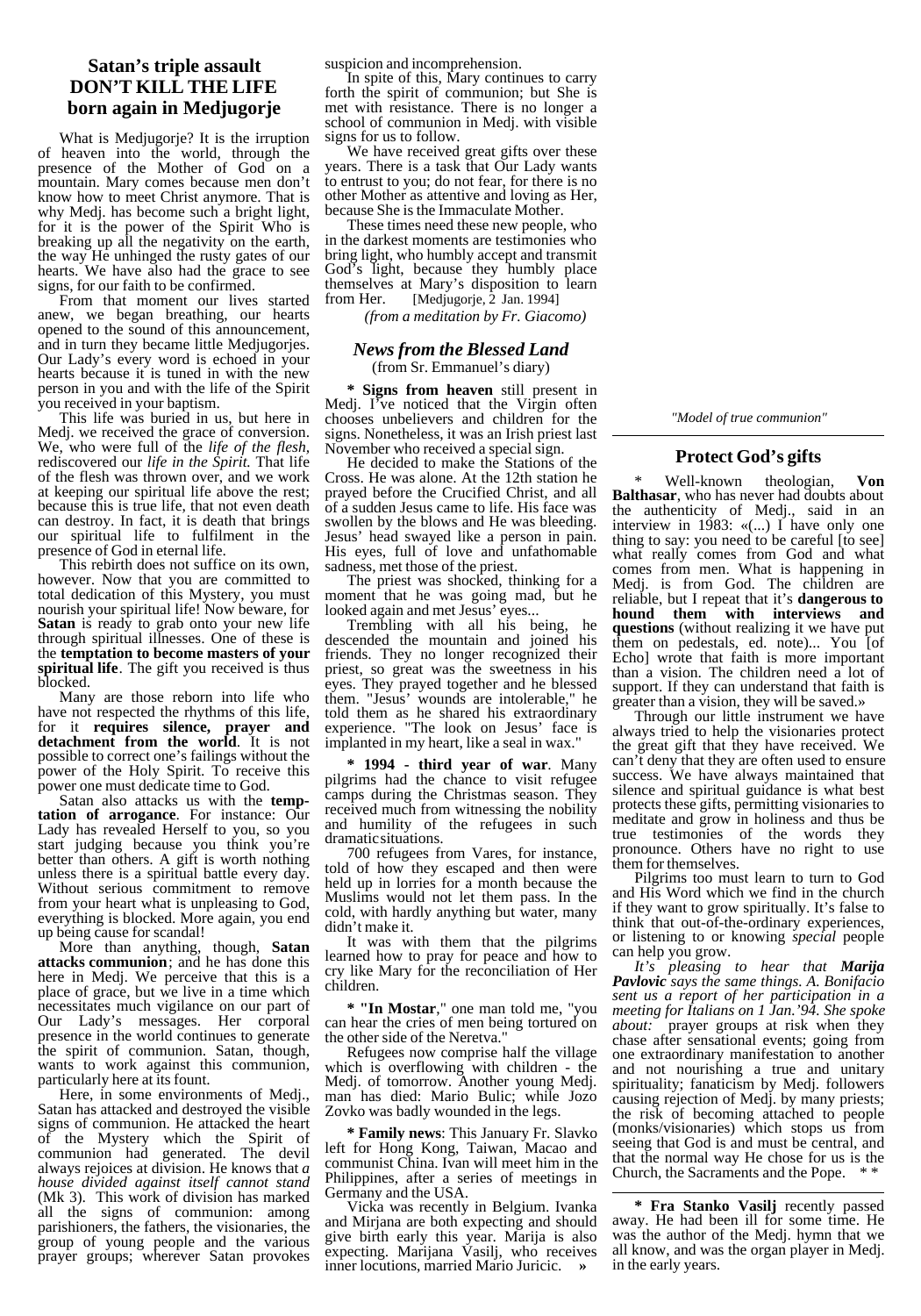# **DISARM THE AGRESSOR! Pope condemns nationalism**

Unlike Europe, John Paul II is not undecided with regards to the war in the Balkans. On 15 Jan. 1994 he spoke to the Diplomatic Corps about how *"the barbarous and unjustifiable war which is staining Bosnia-Herzegovina in blood, devasting Croatia, has considerably eroded the goodwill which Europe used to enjoy.*"

The main victims of the war, the Pope recalled, are *"innocent civilians in the hands of torturers without morals.*" The Holy Father is asking the fighting parties to put down their weapons, because: *"what is taken or destroyed by force will never do honour to a man or to the cause he claims to uphold."*

The Pope expressed his admiration for the work being done by the humanitarian organizations; he asked the European political leaders to redouble their efforts, and the peoples of Europe: *"...not to forget, through weariness or selfishness, your brothers and sisters trapped in conflicts which have been imposed on them by their leaders.*" The Pope's firm conviction is a great sign of hope for us: *"war is not inevitable; peace is possible! ... because man has a conscience and a heart.. because God loves each one of us, just as we are, so as to transform and make us grow*."

A warning for Christian Europe: *If the international community cannot come to an agreement on how to deal with this problem of nationalist claims, it is foreseeable that whole continents will be as to say poisoned and there will be a progressive return to relationships based on force, in which the first to suffer will be the people themselves.*

Europe, blind and powerless Archbishop of Paris, **J.M.Lustiger,** celebrated Christmas in Sarajevo. He said how the war in Bosnia is not a war between peoples, but: "an army which, in the name of criminal cynicism, has besieged a nation and its people ... Europe is sick with its powerlessness, its cowardice, its blindness.

 It doesn't want to understand how great the risk is. The war in Bosnia concerns all of us; it's like an illness that could destroy all of Europe from within. If we don't know how to react to the idea that every single person, ethnic group or army can take what it wants, then democracy is finsihed."

**Nationalism is new paganism** - French philosopher, **André Glucksmann**, in an interview to *Avvenire* (23 Jan. '94) said:

 "We say we don't care if the East becomes like the Far West. Attention though, because we might save our own lives, but not those of our children and grandchildren. Once the Nationalist-Communist disease starts spreading, it won't take long for Rome or Paris to be infected as well.

To conclude, the Pope calls this sickness of Europe *a new paganism, which is the deification of the nation, and the rejection of others because they are different.*

## *Bosnia: children slaughtered UN forces powerless*

New episodes of violence during the three days of prayer and fasts proclaimed by the Pope: on Saturday 22nd Jan. in Sarajevo 6 children were killed by shelling as they played with a toboggan on the icy streets. The day after 4 other children were

massacred by a bomb in Mostar. That's a clear reply to the stand taken by the Pope!

The three conflicting parties have been unable to reach an agreement, despite the endless negotiations. The UN are undecided between trying for a political solution (as they have so far fruitlessly done) or a military intervention where they would bomb the Serb postings around Sarajevo. The UN forces are also having problems with rotating their contingents and are unable to get aid in because of the road blocks. According to the former commander, Belgian general Briquemont, the UNO should use force to be useful.

In the meantime, a big offensive in central Bosnia is being prepared by the Muslims, whose forces have strengthened by thousands of mujaheddins (guerrillas from Arabia, Iran, Pakistan). The Croatian army, at the moment not officially at war, is preparing to defend the borders of the territory they have managed to keep from what will probably be the bloodiest blaze since the beginning of the war. The objective is to eliminate the Christian presence in Bosnia, like the Archbishop of Sarajevo has already said.

## **«Brothers and sisters of Bosnia, we will not abandon you!»**

During the Holy Mass for peace celebrated on **23 January** in St Peter's, **the Holy Father** spoke out in dramatic tones and expressed his deep sorrow for the *war fought especially in Bosnia-Herzegovina.*

*"The focus of our prayer in the Week of Prayer for Chistian Unity is an entreaty, an entreay for peace,"* he said. *"One could say that we, the pilgrim Church, are making a pilgrimage on our knees, to enter those tortured Balkan lands. May our suffering brothers and sisters know that we will not abandon them."* To them he cried out: *"We are with you and we will be with you, we will always be with you! With the help of God, peace must be victorious."*

The Pope pleaded with all people of good will to pray: *"This superior power must be used more and more. (...) To all we say: brothers and sisters, are we not also responsible for these divisions?"*

Who would have thought that after the fall of the Berlin Wall, nationalism would have erected new walls to divide Europe and single nations? (...) The war in the Balkans has damaged the stable understanding between nations and has harmed the peaceful coexistence of religions.

Considering the absence of some communities (Waldenses, Lutherans and Orthodox) who had been invited to St Peter's for the day of prayer he said: *"If we lack unity, how can the world believe? This must make us think, the Pope first of all."*

**Pope lit peace lamp at end of Mass:** *Until peace returns to the Balkans and all hostilities have ceased, a lamp will remain lighted in front of the image of Our Lady of Succour.*

### **\* Mary's presence protects from war: in Burundi as in Medj.**

From the hell in Burundi Fr. Blasi writes (Dec.'93): "Here we are experiencing the great battle between Satan and the Mother of God. We have noticed that wherever there is a sign of Her, that place has been visibly protected.

Giheta, where [an image of] Our Lady cried, was saved from destruction. The **»**

# **Litmanovà, Mary speaks from the heart of Europe**

In Slovakia, near the borders with Poland and Russia, there is a new Medjugorje. 700 metres up Mount Zvir, it can be reached only by a path. It was there in a timber hut in a clearing in the wood that Our Lady appeared as the **Immaculate Pureness** on. Her birthday, 5 Aug. 1990. The name itself is an eloquent reminder of that forgotten Christian ideal.

Our Lady has been speaking for 3 years to 16 year-old Ivetka on the first Sunday of every month. Ivetka was so timid that she spoke to no one, and now she is the visionary who must speak for Mary. She gives the messages to the parish priest who in turn tells the people. Ivetka's friend, Katka, can see but not hear Our Lady.

Great crowds start climbing up the mountain the day before. They sleep in the open and prepare themselves through prayer for the Mass which is also celebrated in the open. This year on the anniversary more than 100,000 pilgrims were present. Last Autumn a friend brought us a cassette to see (the 3 hours of celebration). The great number of men, women and youth, the poverty and simplicity of these mountain folk and the earnestness of their prayer, brought tears to our eyes. As penance, many climb the mountain barefoot, even in winter. It made us think of the poverty of the crowds in Medj. in the early years.

One cannot, however, go the Immaculate Pureness unless in a state of grace, so many confess before they begin the climb, others in the wood prior to Mass. The young Brazilian priest, Fr. Polykarp Jacos, is a true apostle and helper of Our Lady, having accepted the messages with all his heart.

He has launched a **programme of spiritual renewal** in his parish: Holy Mass, Rosary, fast on Wednesdays and Fridays, confession and meditation of the message during the month, "to pray according to Mary's intentions:" *You don't know how much I need your prayers and fasts for the conversion of my errant children. Please help me!* (3 July '93)

The Immaculate Pureness wants to give a great impulse to the moral renewal of the people. If this renewal does not proceed people's values will be deformed in their hearts, which would be worse than a war.

On November 7, 1993 the visionaries received the apparition in the bishop's chapel in Presov where they had been invited by the Commission. As Our Lady appeared, there were 20,000 pilgrims gathered together in the square outside.

The message was: *»*

city of Gitega, where I built a Marian shrine, was also left intact. Likewise with my parish (Ruzo) where the Blessed Virgin is lovingly venerated by the Christian community. On the other hand, in Mumuri where they had removed a statue of Our Lady, Mediatrix of Burundi, there was a massacre.

One of my catechists said: "Only when both tribes, the Hutu and the Tutsi, will see their sin and plead to the Lord for help, can we have peace.

To all our friends I say: "Your help will be efficacious if you are in God's grace, through confession, Communion and praying with a clean soul. We await the end of the apocalypse in the serenity of prayer." \*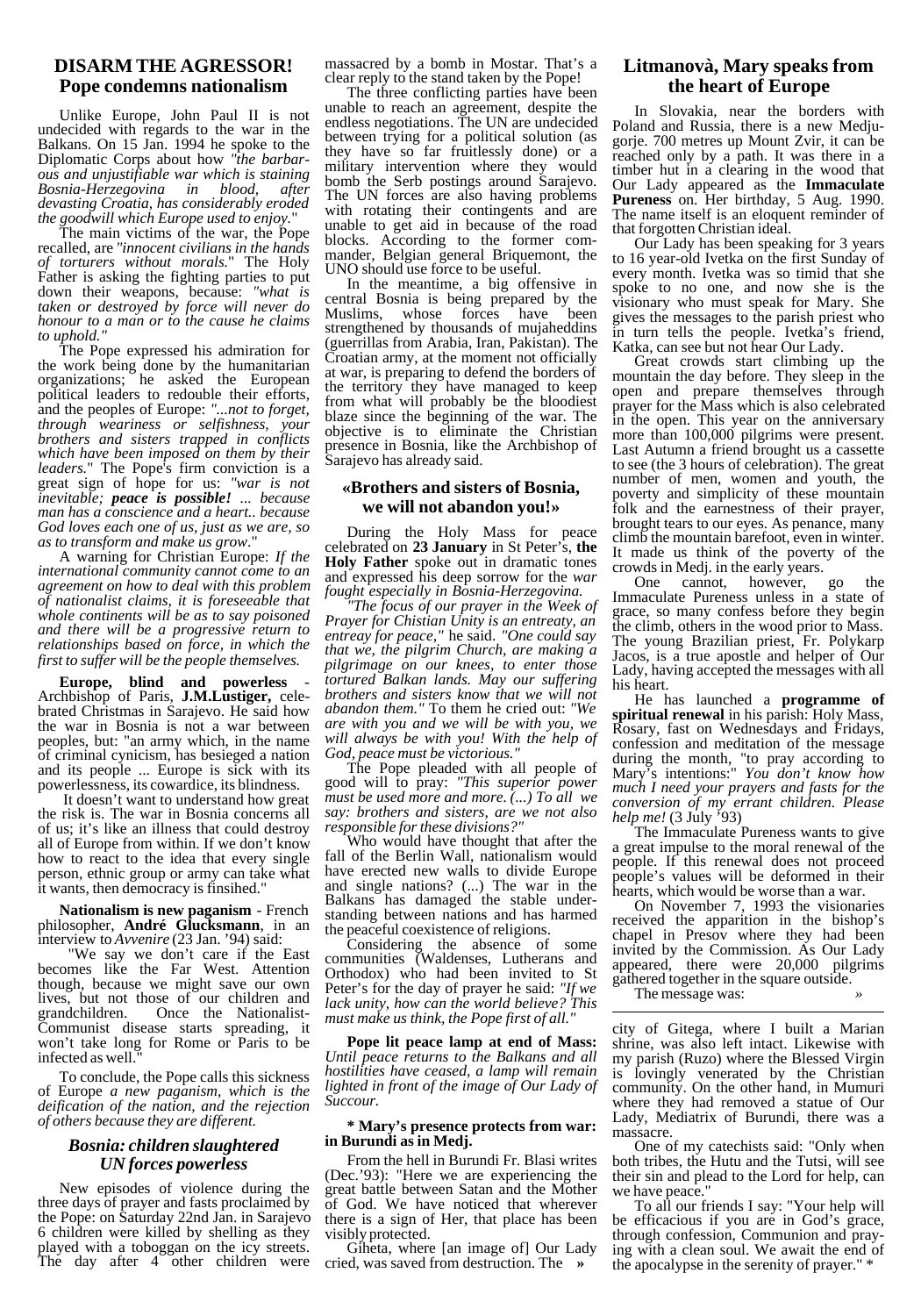# **A Saint for Lent** *Young Dositeo: hero of fasts and self-denial*

With the help of God, Abba Doroteo, a truly blessed man, embraced solitary life and went to live in the monastery of Father Seridos in Gaza where he was edified by the examples of Barsanufe and Father John. The Elders asked him to build and be in charge of an infirmary.

Year 530. One day Father Seridos summoned him and asked him to take care of a **boy in military attire** who had just **»**

*My dear children, I love you and I am happy to be here with you... The King of Love would like for you during this time to meditate upon His great sufferances. Through them He wants to bring your souls back to life... Reflect more upon the words of your Mother.*

On the 5th December there were 10,000 pilgrims on the mountain which was covered in snow and ice. *Let yourselves be freed by Jesus. Do not allow the enemy to rob you of your freedom, for which so much Precious Blood was poured out. A free soul is the soul of a child. I would be very happy if during this month you could try very hard to become like children. I am with you to help you receive the Bread of eternal life.*

As can be expected, the apparitions are not accepted by all, but the parish priest invites the Slovaks to take a lesson from former Yugoslavia, and take Mary's words seriously. In Her last message She said:

*Turn back to a life of prayer. Why are you so blind before so much love by God? You fill yourselves with false loves that come from this world and you throw away the true Love. My dear children, I beg you, try to use the Blessed Sacrament more profoundly, pray more profoundly. I pray with you. I pray for your inner peace.* (9 Jan. 1994)

**The declaration of the Greco-Catholic Bishop of Presov,** Jàn Hirka, seems quite open: "We have been asked more and more frequently to express our opinion on the events of Litmanovà where it is said the Virgin appears. The Lord Jesus and the Mother of God at times use individuals to appear to them in an extraordinary way so as to call attention to sacred truths and duties that have been forgotten, or to keep punishments at bay. God benefits us greatly by such, and our attitude should be one of gratitude and openness.

It is true that some cases are deceiving... some are even satanic traps. That is why the Church is prudent with regards to apparitions; to avoid also that ones we are not sure of are not promoted. So, each person must act according to one's conscience and knowledge.

Where the apparitions are true, though, the Saviour Himself or the Mother of God take care to preserve the genuineness in them. An initial critical attitude on the part of the authorities will also help the truth to be certified. St Augustine tells us: "The doubts of Thomas were of more help to us than the faith of the other apostles. It was because of his doubts that Jesus gave us those words so helpful in strengthening the faith of the weak.<sup>"</sup>

(The document is not dated, however, it was being circulated on the anniversary in<br>August 1993.) Fr.A./M.D. August 1993.)

arrived. The boy had been the **page of a general** and so was used to luxury and a life of dissipation. He had never heard the Word of God either. It was when some fellow workers had described the city of Jerusalem to him that he desired seeing it. He received permission to leave and visit the Holy City.

In Gethsemane, he was fascinated by a painting of hell. A majestic looking woman began explaining the meaning of the painting and the reasons why those people were in hell. The young man asked: "My lady, what must one do to avoid such punishment?" She replied: *"Fast, do not eat meat, pray continuously and you will be saved."* Then she disappeared.

From that moment on, **Dositeo** (for this was his name) repented and starting faithfully observing the three commands of the mysterious woman. The soldiers in the service of the general noticed his odd behaviour and suggested he would be better off in a monastery. Dositeo knew nothing about God, nor did he know what a monastery was, but since he dearly wanted to observe the woman's suggestions, he followed his friends to Father Seridos.

Blessed Doroteo carefully examined him then. All the boy could say was, "I want to be saved." So, in obedience to the Great Elder, Doroteo happily took the boy to work for him in the infirmary, and he knew that under his guidance, he would be saved. When it was time to eat, Doroteo told him: "Eat till you feel satiated, but let me know how much you ate." Dositeo advised: "I ate one [loaf of] bread and one half of another." Doroteo told him: "Then eat one and a quarter. Divide the other quarter in halves, eat one half and leave the other." Dositeo did just that.

Some days later he asked the young man if he was well or if he was hungry. "No, father," he replied, "thanks to your prayers, I feel fine." "So leave both halves of the quarter."

In this way, and with the help of God, Dositeo gradually went from eating 6 lbs to 6 ozs of bread per day.

He was an able and attentive worker, and everyone was happy with him. When he happened to be a little careless, or became angry with a sick person, he would run off to his cell and weep. The other brothers would try to console him but in vain. So Doroteo would go to him, and Dositeo would say: "Forgive me father, but I got angry at my brother." "So you got angry at your brother did you? Do you not feel shame? Don't you know he is Christ?" Dositeo would lower his eyes and cry, and when Doroteo saw that he had cried enough he would tell him: "God has forgiven you. Get up and start again. Let us try our best to be more attentive and God will help us."

As soon as he heard these words Dositeo would shake his sadness off and joyfully return to work, certain of having received God's forgiveness.

Doroteo was careful not to let the boy become attached to anything, so that Dositeo was able to accept everything with joy and even go without if that was asked of him. Once it happened that he was given a beautiful knife. He took it to show his teacher, hoping that it could be kept in the infirmary for their use. Doroteo asked if he preferred to be the slave of a knife or a servant of God. Doroteo then told him to put it down and never touch it again. Dositeo was so obedient that he never did touch it again, not even to pass it to someone else. Even though everyone else was able to use it, he never thought: "Why can the others use it and not me?" Everything he did, he did with joy.

That's how he passed his time in the monastery, being obedient till his death, never having once done his own will, or having ever attached his heart to anything but God. Five years after his arrival, when he became seriously ill, he knew that boiled eggs were good for people who spat blood (he had TB), and was tormented by the desire of eating them, so he begged his teacher never to give him any. So Doroteo never gave him eggs to eat. Dositeo fought against his own will even while so seriously ill.

His thoughts were always in God. Doroteo had taught him to repeat often: *Lord Jesus, have mercy on me, a sinner*; or: *Lord help me.* When Doroteo would ask if his prayer life was going well, Dositeo would reply positively and ask his teacher to pray for him. As his sickness got worse, his reply would be: "Yes, father, thanks to your prayers." One day, however, he replied: "Father, forgive me, for I have no more strength." So Doroteo told him not to worry about the prayers, but only to think about God Who was before him.

When the end was near Dositeo asked the Great Elder: "Let me take my leave, for I can bear no more!" The Elder replied: "My son, be patient, God's mercy is near at hand." Then for a second time Dositeo asked for the Elder's permission to leave. The Elder replied: "Go in peace, remain before the Holy Trinity and intercede for us." Dositeo obeyed.

The words of the Elder irritated the other brothers who said: "What did he do for the Elder to say such a thing?" The truth was that they had never noticed Dositeo when he fasted every second day, which was customary for some in the monastery, nor when he kept vigil prior to the night prayer. They had never seen him do anything in particular, but they did remember seeing him drink some of the broth for the sick or eat a left-over fish head at times. They never knew that Dositeo had never done anything out of his own will, that he had been perfectly obedient.

One day, not long after the death of Dositeo, an old visiting monk asked God to grant him the grace of seeing the saints that had died in that monastery. In the vision granted by God all those saints were together, and in the middle of them was a boy. When the monk described the boy in the vision to the brothers, they realized it was Dositeo and they gave thanks to God.

They marvelled at the fact that Dositeo had reached such great heights despite the life he led before and the brevity of his life in the monastery, and they saw how obedience and the desire to break one's own will is pleasing to God.

(Reduced from *Abba Doroteo di Gaza)*

**\* Echo in Palestine** - Sister Rita from Bethlehem writes: "Thank you ever so much for the copies of Echo we receive regularly. I give them to my Palestinian friends (one of these translates Echo into Arabic) and to our nuns from Bulgaria who anxiously await news of Our Lady's calls to conversion. We shall offer our Holy Mass at Christmas in front of the Grotto for your intentions. Please also pray for the return of peace to these lands." (17 Dec. '93)